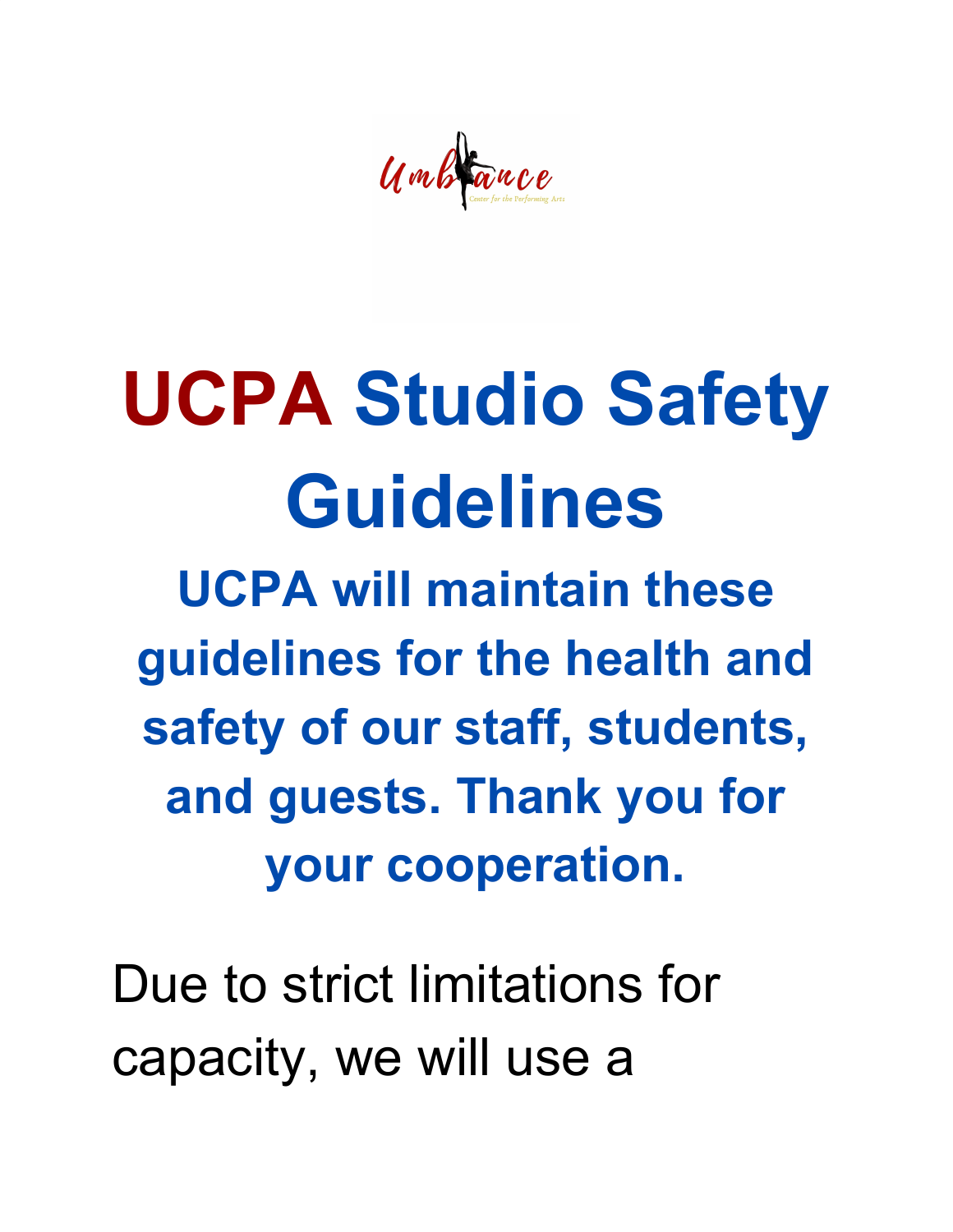drop-and-go procedure for classes with children ages 6 and older. Parents are asked to wait outside the studio. Please remain in your cars prior to class until the class before yours exits.

Your instructor will motion when it is time to enter the studio. As required by the state of Virginia, masks are required for all guests prior to entering the facility. Masks do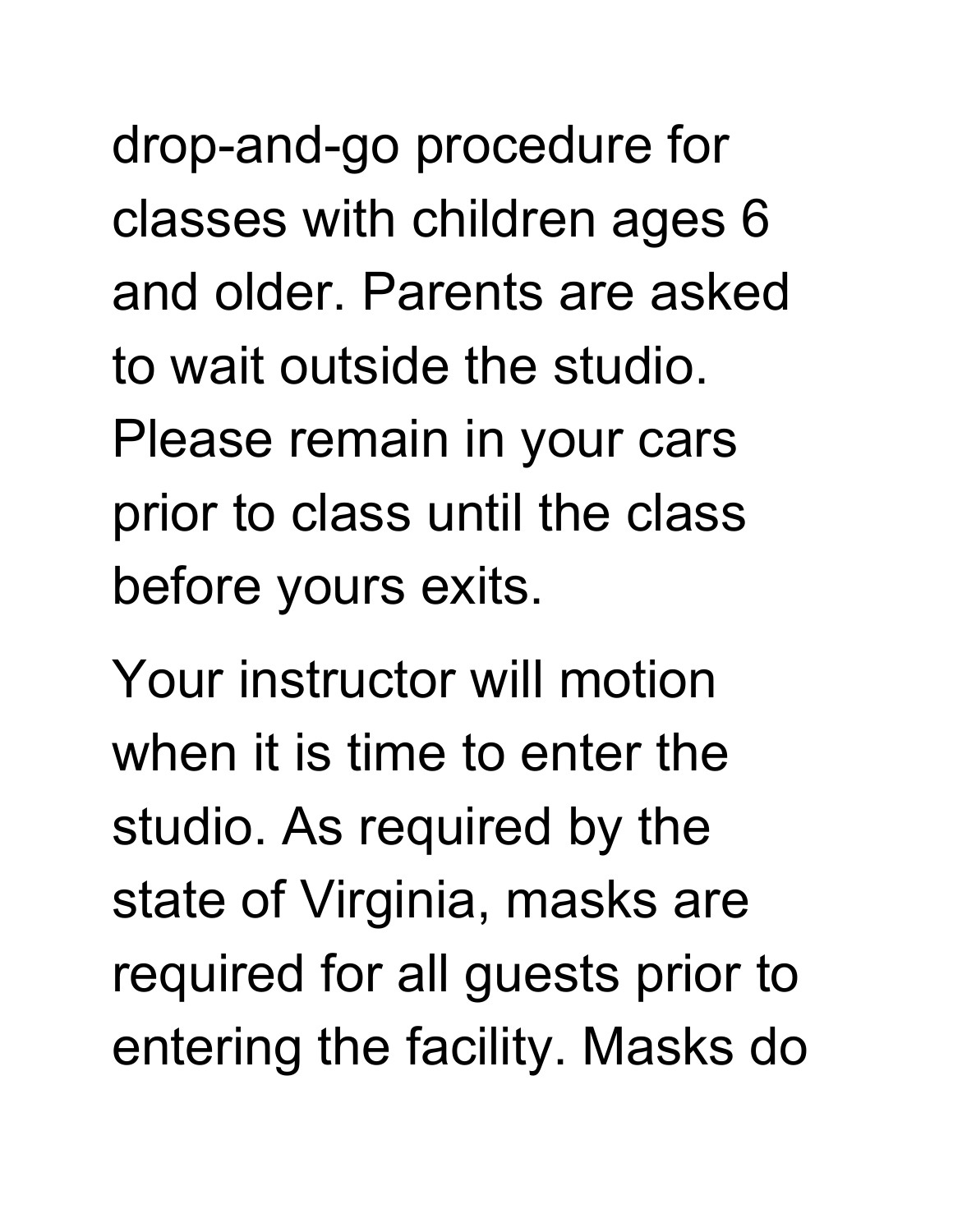not have to be worn during class. However if you feel comfortable wearing one, please do so. Please put your dance shoes on once inside the studio. All guests will be asked to use hand sanitizer upon entry. Please do not wear gloves. We will adhere to strict cleaning and sanitization practices between classes and each night to maintain the cleanliness of the studio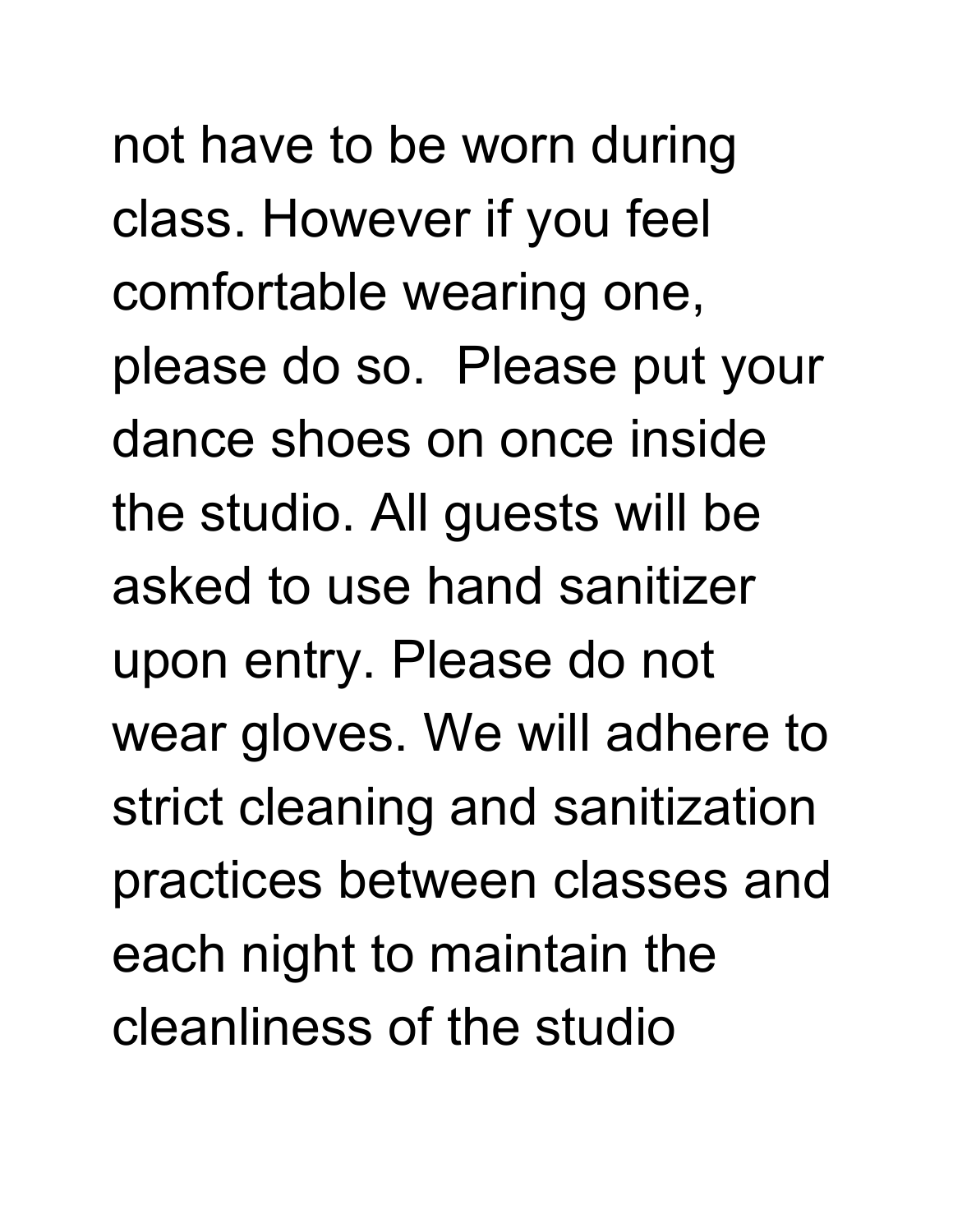space. There will be 15 minutes between classes to clean and to allow for class transitions. We will maintain state distancing requirements in class and 6 feet social distancing as much as possible outside class. Please have snacks, meals, and beverages (aside from water) at our designated seating area whenever possible. Any guest showing symptoms of illness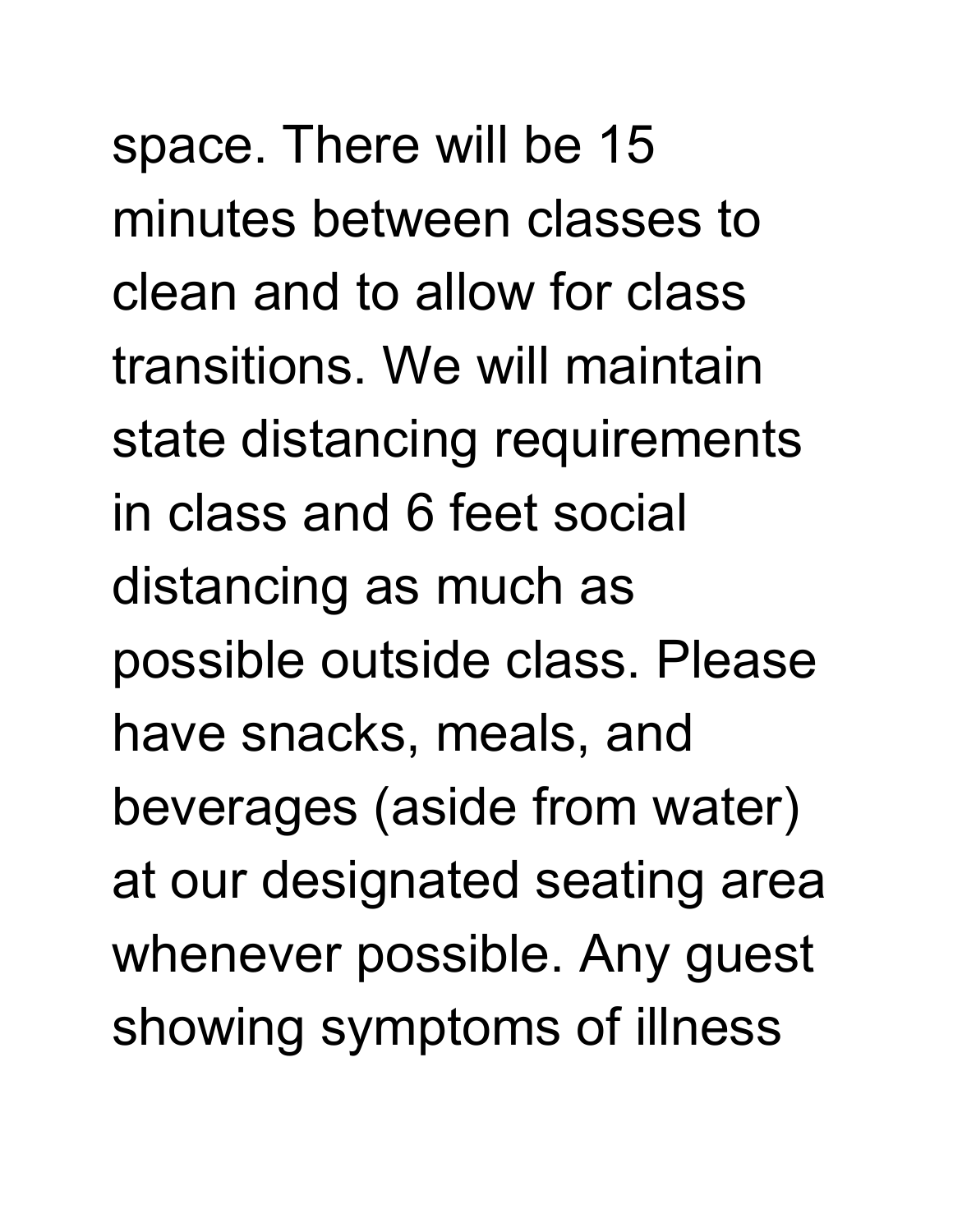may be asked to leave or denied entry. Please do not bring a sick child into the studio. We have auto-immune compromised staff and students who rely on your respect of these guidelines to maintain good health. Families who have travelled to a hot spot within or outside the United States are required to remain online for classes for 14 days or provide evidence of